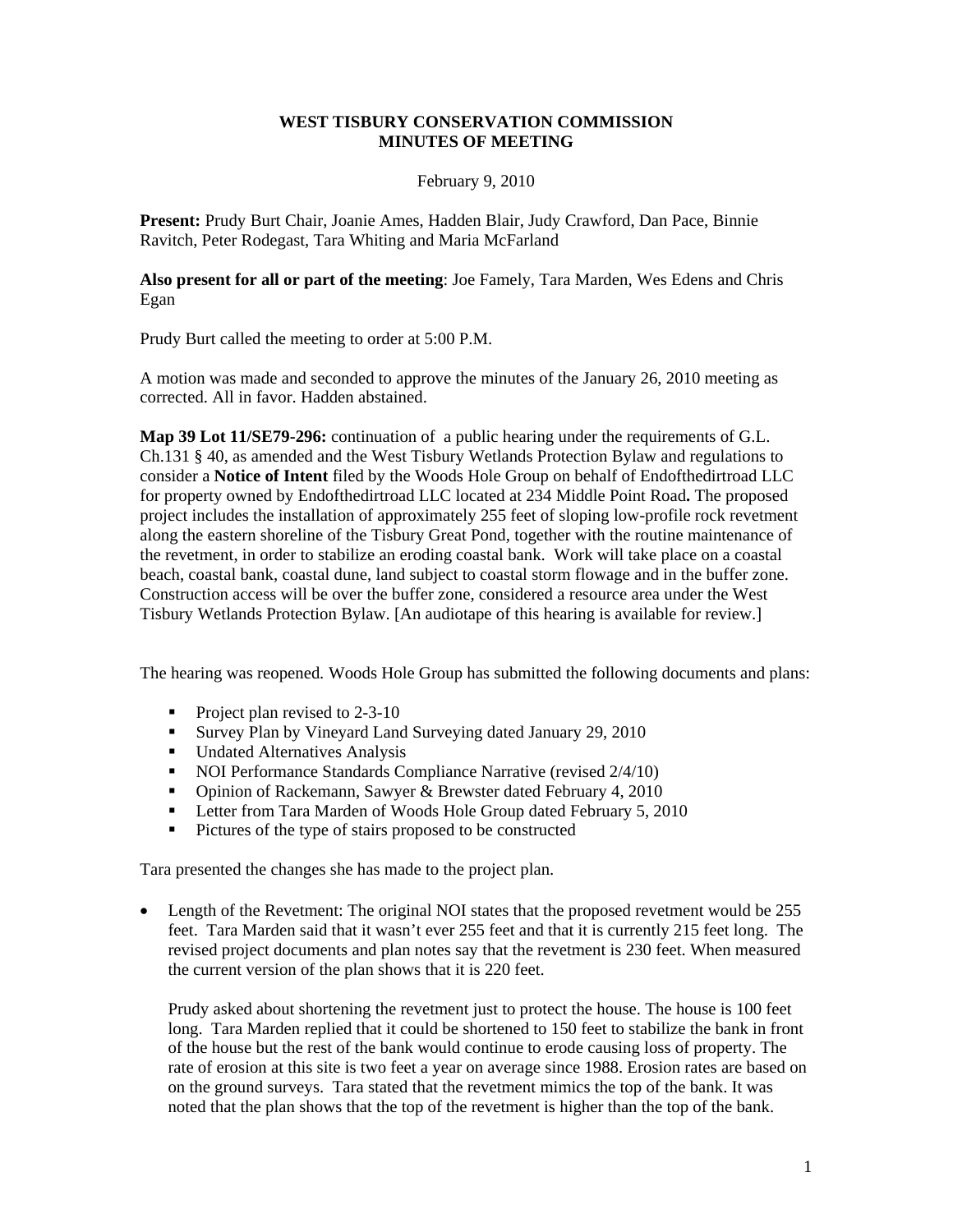The use of fiber rolls at the ends of the revetment was discussed. Tara reminded that Coastal Zone management's letter says that fiber rolls will not work at this site. The revetment extends 30 or 40 feet beyond the house so that it could wrap the end. End effect erosion will be on the Eden property.

 Tara was asked to revise the plan and documents to accurately state the length of the revetment and to make the revetment as small as it needs to be to protect the house.

• Construction Access: The construction access has been moved out of the buffer zone and down onto the beach. The only place the construction access comes through the buffer zone is over the driveway. The buffer zone has eroded back to the driveway. The revetment will be placed right along the face of the existing coastal bank. No work is planned on the top of the bank. No plants or trees, just the area overhanging will be cut back.

 It goes from the driveway down the beach to the southern terminus of where the revetment is proposed. The Narrative says the access is 120 ft but looking at the plan it appears to be about 400 feet long.

 The same construction access would be used for future beach nourishment. Fifty cubic yards of sand would be placed on the beach by a front end loader on an annual basis.

 Tara Marden was asked to make the details of the construction access and process clear in the project description.

- Alternatives Analysis: The alternatives discussed include doing nothing, frequent bank restoration through sand replenishment, coir fiber rolls, relocation of the existing dwelling and rock revetment with annual beach nourishment. None of the proposed alternatives have been tried in the field.
- Performance Standards: Members reviewed the letter from Rackemann Sawyer which discusses whether the language at Section IX.C. 1 of the Town's wetlands bylaw pertains to this property. Tara Marden said the applicant may request that the Commission get a legal opinion from Town Counsel. [No action was taken.]

Under the regulations the Commission is obliged to protect the structure not the property. Revetments approved in the past have been cases where the house was in imminent danger.

The water quality of Middle Point Cove was discussed. Tara explained that she put dredging the cove into the proposal in case the Commission was looking for mitigation for the revetment. Tara was questioned on where the information was coming from to support the statement that there are water quality issues as there is no water quality testing data available. Tara said she had a conversation with the Edgartown Shellfish constable. Prudy pointed out that the pond is part of the Mass Estuaries Project, and has also had testing by the MVC, but that the study has not been issued. It was noted that photos from the 1940's forward show that the sand spit has always been there.

• Stairs: The staircase would be replaced with new stairs built right into the front face of the revetment. A note has been added to the plan.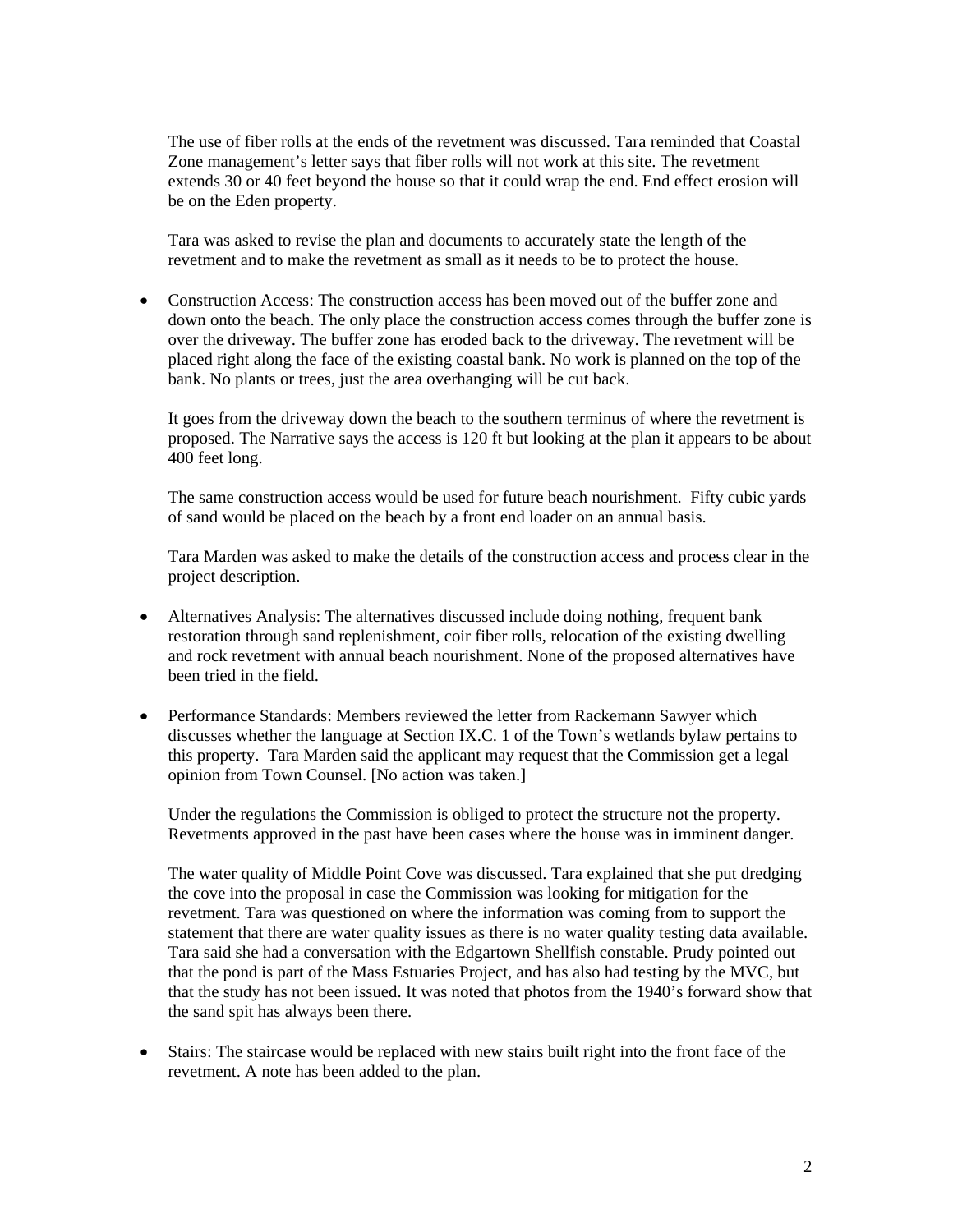• Survey Plan: The Vineyard Land Surveying plan was revised to show the building envelope, zoning setbacks and resource areas. When asked why the coastal dune was not delineated, Tara Marden said that according to Reid there is no dune; it is cord grass and salt marsh grass. The project site is 50 to 60- feet from the coastal dune. The Commission questioned whether Reid was qualified to make such a determination.

Vineyard Land Surveying will locate the 10 year flood elevation and 100 flood zone boundary on the survey plan. It was noted that there are new FEMA flood maps for West Tisbury that are to be effective July 6, 2010.

- Project Plan: The project plan notes will be updated accordingly. Note 23 should be changed reflect that the pond is opened when the elevation is at 5 NGVD rather than seasonally. A note will be added that on that the entire property is within the 100 year flood plain.
- Project Description; Tara Marden was asked to submit a revised project description that outlines the project in writing even though it is shown on the plan.

### Public Comment:

Written public testimony dated February 8, 2010 from Chris Egan of TTOR, abutter to the project, was read into the record. Chris answered questions on the conservation restriction. He clarified that the restriction is a conservation covenant or a deed restriction. In part, it doesn't allow modification of vegetation for construction access. Any removal of vegetation requires written permission from TTOR. The covenant starts at the shoreline and goes inland 100 feet. There is no specific language regarding the coastal bank.

Discussion of the conservation covenants are between the Trustees and the property owners.

Chris Egan suggested that the pond might be opened more often when the pond elevation reaches 4 ft NGVD instead of 5 ft. NGVD.

The property owner, Wes Edens said he was aware of the conservation covenant. He wants the revetment to be the least intrusive. He understands that this revetment would not protect the property in the event of a 100 year storm event.

Stan Humphries, the consultant will issue his report before the next hearing.

A motion was made and seconded to continue the public hearing on this project to February 23rd at 5:10 PM. Prudy, Judy, Dan and Hadden voted in favor. Peter and Tara abstained. (Binnie left before the vote was taken as she is not eligible to vote on this project.) Joanie did not vote as there was a quorum of eligible members present.

### **Old Business**

**Map 32 Lot 101.2/SE 79-297/ 1002 State Road**: Members reviewed and revised the draft special conditions. A motion was made and seconded to approve the special conditions. Judy, Dan, Prudy, and Tara voted in favor. Hadden abstained.

**Map 3 Lot 2.1/Sutula/ Tree cutting:** Maria reported that the letter to the Sutula's went out in the mail. No response yet. The deadline is February  $26<sup>th</sup>$ .